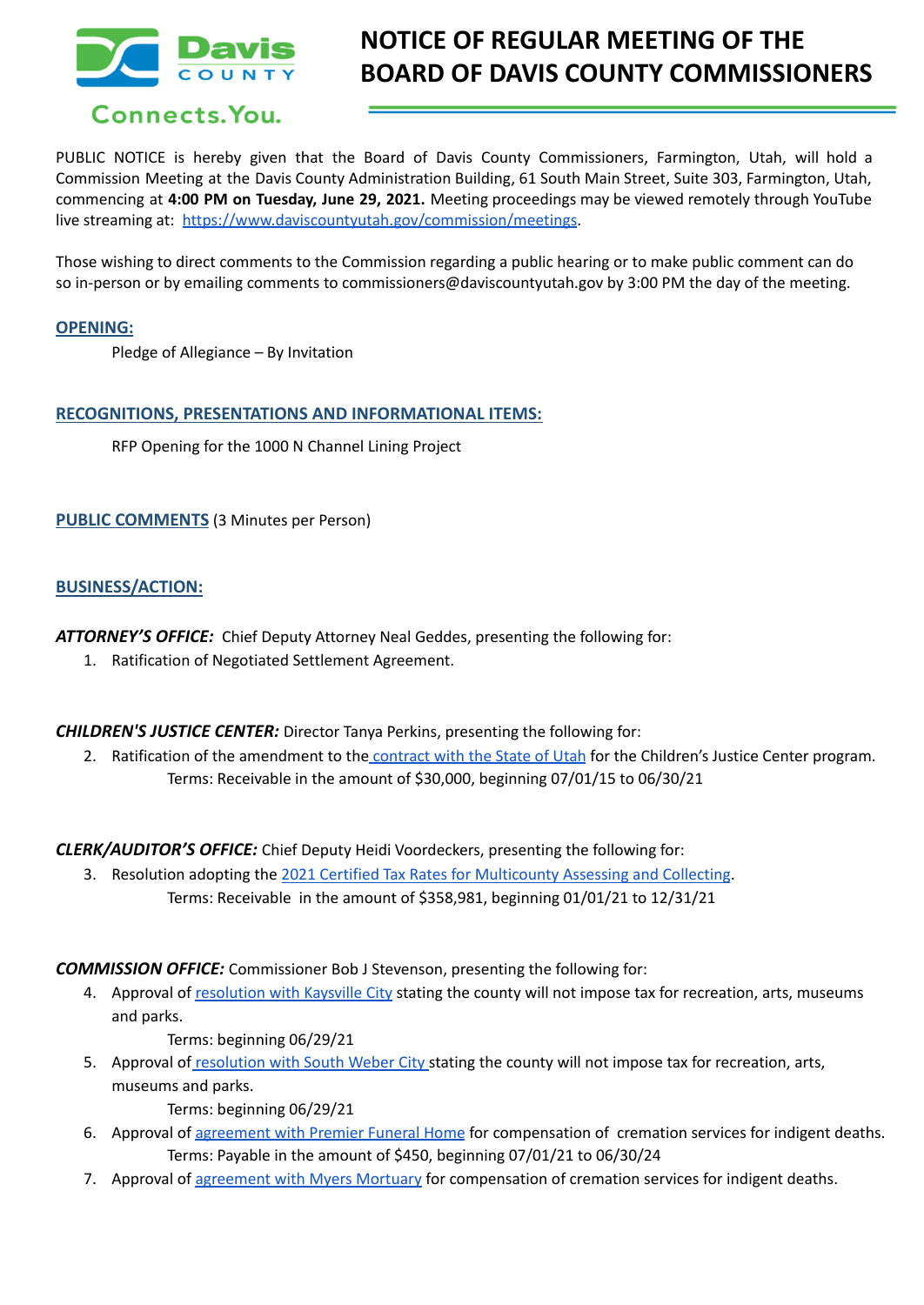Terms: Payable in the amount of \$450, beginning 07/01/21 to 06/30/24

8. Approval of [agreement](https://drive.google.com/file/d/1_z9DDFHZQxksWj38q_vJEHqM4sTeVubH/view?usp=sharing) with Lindquist Mortuary for compensation of cremation services for indigent deaths. Terms: Payable in the amount of \$450, beginning 07/01/21 to 06/30/24

## *COMMUNITY & ECONOMIC DEVELOPMENT / PLANNING:* Director Kent Andersen, presenting the following for:

- 9. Amendment to contract with [Kaysville](https://drive.google.com/file/d/1Ihw93fUZoYbwSr9b0A_x-pZJgVV3f2Z6/view?usp=sharing) City increasing funding for a bridge on the Bonneville Shoreline Trail. Terms: Payable in the amount of \$115,000, beginning 06/29/21 to 08/31/21
- 10. Approval of letter to Utah Office of Tourism [Cooperative](https://drive.google.com/file/d/1zSYa6XanRDWfYw34aMy0VMPARSKdJ8UP/view?usp=sharing) Marketing Fund Committee to match money for the 2022 Summer [Promotional](https://drive.google.com/file/d/1zSYa6XanRDWfYw34aMy0VMPARSKdJ8UP/view?usp=sharing) Marketing Campaign.

Terms: Payable in the amount of \$65,000, beginning 05/01/22 to 10/31/22

11. Approval of letter to match money for the 2021-2022 Three Season [Promotional](https://drive.google.com/file/d/1SNw4j-jwOG4GdL7Vw8_T9d3hGVwr7DQ9/view?usp=sharing) Marketing Campaign with the Utah Office Tourism Marketing Cooperative Fund Committee. Terms: Payable in the amount of \$199,174, beginning 10/01/21 to 12/31/22

*FACILITIES:* Director Lane Rose, presenting the following for:

- 12. Approval of contract with Pro Window Wash & Holiday [Lighting,](https://drive.google.com/file/d/1kqDxpnEU8r_417Yj3rD-vlStFZoH0ePy/view?usp=sharing) LLC for window cleaning services. Terms: Payable in the amount of \$10,245, beginning 06/29/21 to 10/31/21
- 13. Approval of Change Order of Contract with Spindler Construction Corp for framing changes, landscape irrigation controller, Vapor Barrier Cost, additional welding, and children's fencing area. Terms: Payable in the amount of \$69,044.57

## *HEALTH:* Director Brian Hatch, presenting the following for:

- 14. Approval of research [agreement](https://drive.google.com/file/d/1LUuPcQeqv2FFuDA4otqE77wk2_Sqtb7e/view?usp=sharing) with Tufts Medical Center for funding a virtual workshop. Terms: Payable in the amount of \$4,000, beginning 06/22/21 to 07/15/21
- 15. Approval of contract with the Utah [Department](https://drive.google.com/file/d/15S8XBs4Qa5g7x4-TGtdTVE8d__nwf5HA/view?usp=sharing) of Health for the 2021 Expansion of the COVID-19 Davis County HD-PPPHEA (Payroll Protection Plan Healthcare Enhancement Act).
	- Terms: Receivable in the amount of \$4,140,181, beginning 01/15/21 to 07/31/23
- 16. Approval of various [contracts](https://drive.google.com/file/d/1dSUm2QR7vMmL2uXXPeMasmV-zxtoRAHD/view?usp=sharing) to provide in-home services.
	- Terms: Payable in various amounts, beginning 07/01/21 to 06/30/23
- 17. Approval of contract with Rocky [Mountain](https://drive.google.com/file/d/1Ry0_8obFlZePaI3uLBVNnWcvrOuNPghj/view?usp=sharing) Care Logan to provide overnight respite stay. Terms: Payable in various amounts, beginning 06/11/21 to 06/30/21
- 18. Approval of contract with Davis [Behavioral](https://drive.google.com/file/d/1wQZzyhSROaOzIxBybH4jABugH_SNIMok/view?usp=sharing) Health for funding of programming addressing root causes and factors associated with youth drug use in at-risk Davis County communities. Terms: Payable in the amount of \$85,660, beginning 06/29/21 to 06/01/22

*HUMAN RESOURCES:* Deputy Director Ric Higbee, presenting the following for:

- 19. Approval of revisions to the HR ["Definitions"](https://drive.google.com/file/d/1-M61f6XUvjeWEYijewOTedQDr7m9Zh0t/view?usp=sharing) policy #100. Terms: beginning 08/02/21
- 20. Approval of revisions to the HR "Time and [Attendance"](https://drive.google.com/file/d/1-NwPX-wy5iOGVZg5cTJzeXmQiPtsiGF5/view?usp=sharing) policy #220. Terms: beginning 08/02/21
- 21. Approval of revisions to the HR "Payroll [Procedures"](https://drive.google.com/file/d/1-LkBskx1tQS9QuZIID-LwajisNxzPxP9/view?usp=sharing) policy #430.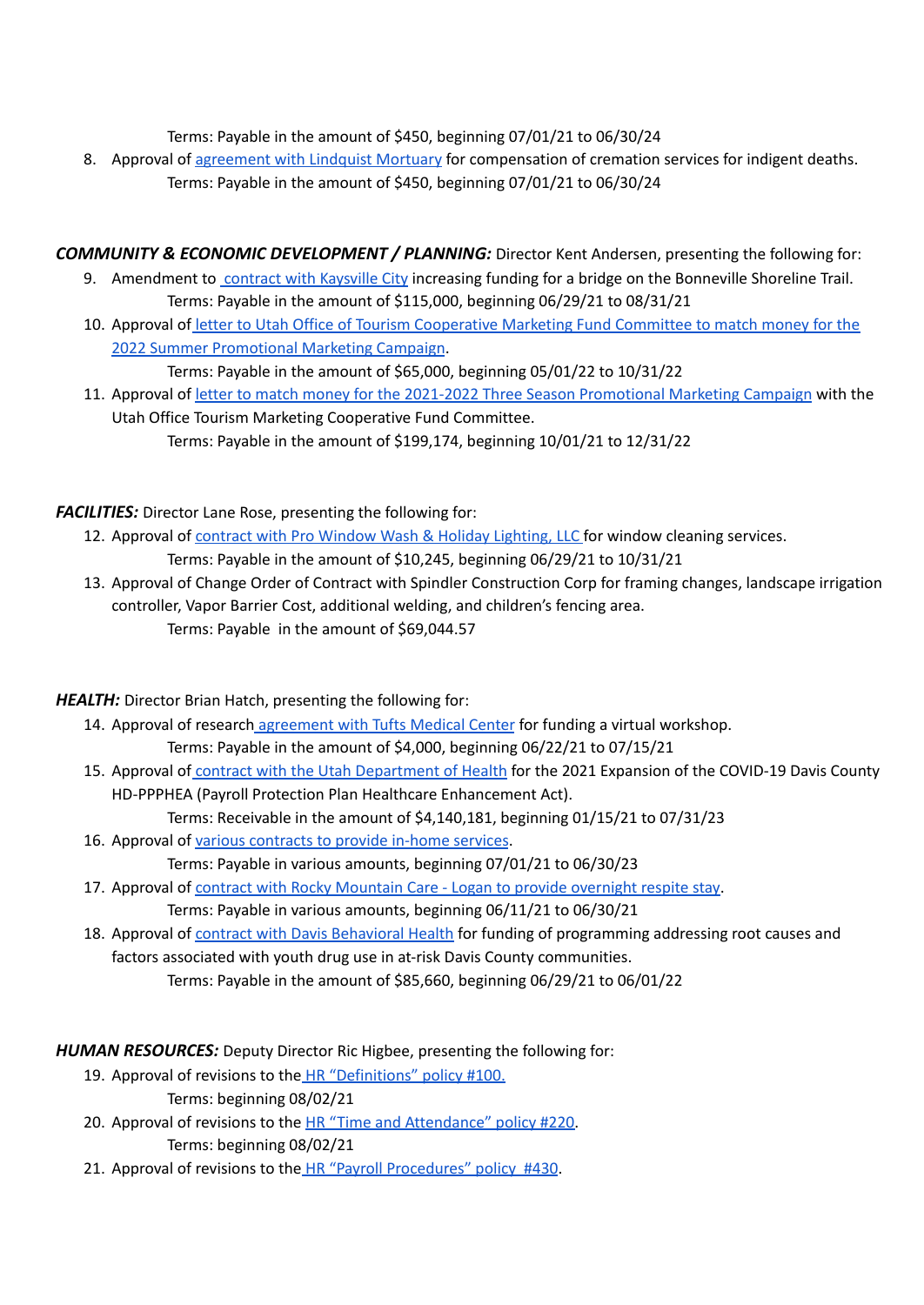Terms: beginning 08/02/21

22. Approval of revisions to the HR "Leave [Benefits"](https://drive.google.com/file/d/1-MYim9Hv7BmBOR3rwe2n1yqMAQ2MsBgT/view?usp=sharing) policy #140. Terms: beginning 08/02/21

*LIBRARY:* Director Josh Johnson, presenting the following for:

23. Ratification of the [agreement](https://drive.google.com/file/d/1gym87jV452LSv3b6tU3CI1FTivF5r1QA/view?usp=sharing) with the State of Utah for the Collection Support grant. Terms: Receivable in the amount of \$12,000, beginning 07/01/21 to 06/30/22

*SHERIFF'S OFFICE:* Chief Deputy Susan Poulsen, presenting the following for:

24. Approval of Special Functions and Basic Corrections Training [Reimbursement](https://drive.google.com/file/d/13bFiGPWIxUki52L7p26quicLedLIdVT_/view?usp=sharing) agreement between Davis County Sheriff's Office and Ruel Mckenzie St. Clair.

Terms: Receivable in the amount of \$16,338, beginning 06/29/21 to 06/29/23

25. Approval of Interlocal [Agreement](https://drive.google.com/file/d/1X36wx4NnbAbVJ2y5Iwf6XnxSq-UGLTuu/view?usp=sharing) between Davis County and the entities listed below to provide paramedic services.

> Farmington City **Farmington City Fruit Heights City** Kaysville City **Clinton City** Layton City **No. 2018** North Davis Fire District South Davis Metro Fire Service Area South Weber City Syracuse City

Terms: Beginning 06/29/21

26. Approval of donation agreement with [Washington](https://drive.google.com/file/d/10X73RdPxU-N6EsrWT2iqOQGZyxxi2WPX/view?usp=sharing) Heights Church for hand sanitizer products.

Terms: Receivable valued at \$1,500, beginning on or before 07/01/21 27. Approval of settlement and release agreement for a voluntary resignation. Terms: beginning 06/11/21

**CONSENT ITEM:**

Indigent Abatement Register

**BOARD OF EQUALIZATION**

Property Tax Register 06-29-2021

**COMMISSIONER COMMENTS**

**ADJOURNMENT**